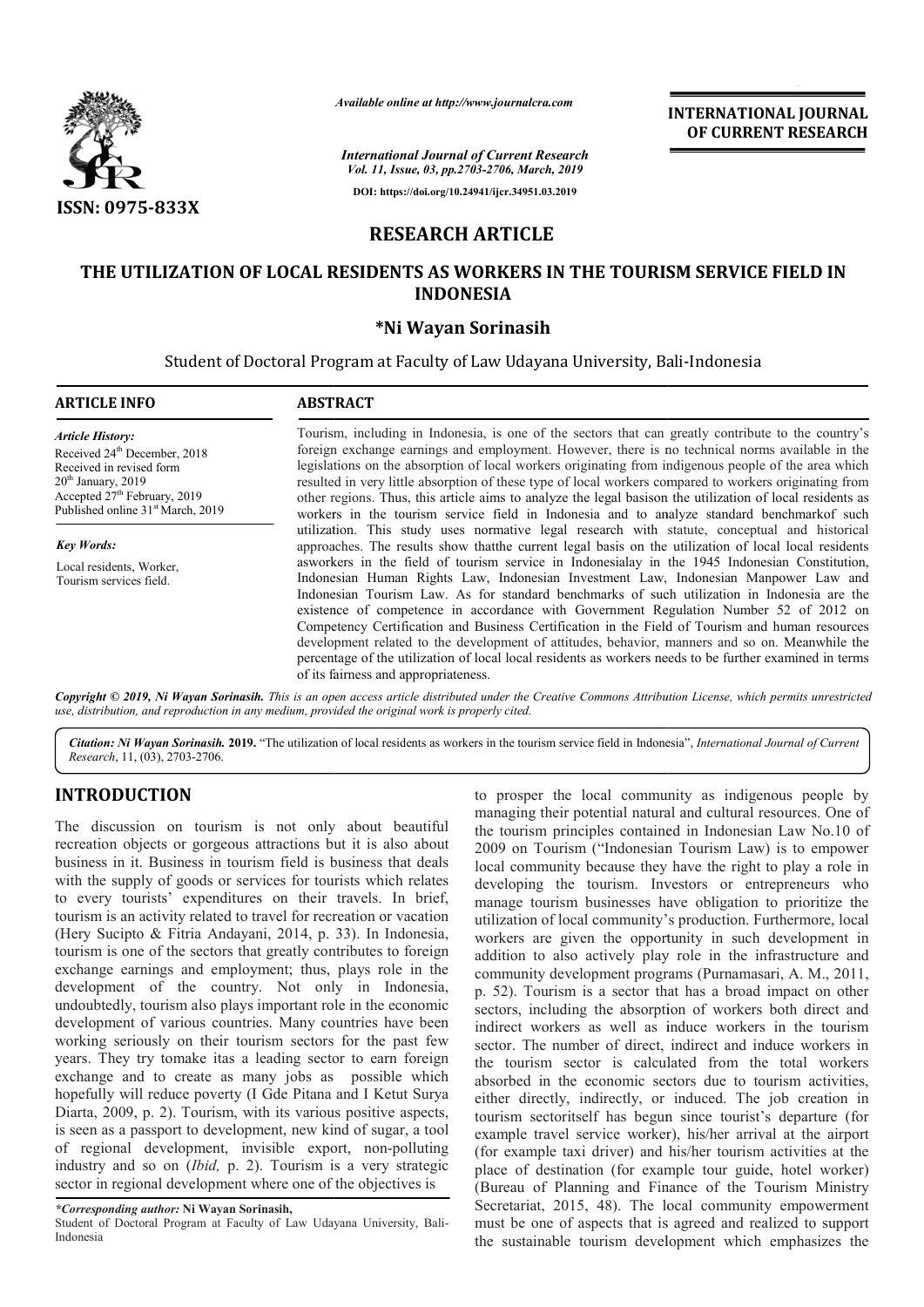realization of qualities of resources, visitor satisfaction and local community's life (Purnamasari, *Op.Cit,* p. 51). However in fact, the development of Tourism Village (*Desa Wisata*) has not been standing with the community. For example, rice fields and farmers are tourism assets that are sold for tourist satisfaction. In this case, the development of Tourist Villages does not favor the lives of farmers or local communities. They remain poor while investors reap huge profits from tourism activities (Dewi, M. H. U, 2013, p. 133). Sustainable tourism development activities can actually create jobs, both directly and indirectly. Tourism development often absorbs quite a lot of workers due to the nature of the tourism industry itself that uses more workers than machines. In addition, the tourism industry also absorbs workers from various qualifications, namely those with low to high education. From quality perspective, there are three types of worker, namely:

- Educated worker who has skill or expertise in a particular field by means of school or formal and nonformal education;
- Trained worker who has skill or expertise in certain fields through work experience. This skillbuilt through repeatedly practices so enable the worker to master the work;
- Uneducated and untrained workers who only rely on their physical energy. The examples are porter, driver, domestic helper and so on.

Indonesia's development certainly aims to advance the general welfare of all Indonesian citizens as mandated in Article 27 D paragraph (2) of the 1945 Indonesia Constitution, namely that each citizen has the right to work and livelihood that is appropriate for humanity. Indonesian Law No. 13 of 2003 on Manpower ("Indonesian Manpower Law") was established as an effort to implement the 1945 Indonesian Constitution. Letter (a) consideration of the Indonesian Manpower Lawstipulates that Indonesia's national development shall be implemented within the framework of building Indonesians as fully-integrated human beings and of building the whole Indonesian society in order to realize a society in which there shall be welfare, justice and prosperity based on equity both materially and spiritually with the Pancasila and the 1945 Constitution at its foundation.If the notion of creating a welfare, prosperous and just society that is evenly distributed under the Indonesian Law on Manpower is interpreted, actuallyit offers opportunity for local residents to be employed by a company located in the same domicile. In addition, it is also important to note that actually Article 10 (1) of Indonesian Law No. 25 of 2007 on Investment (Indonesian Law on Investment) already stipulated that investment companies must prioritize Indonesian citizens in fulfilling labor needs. However, there is no technical norms available in the legislations on the absorption of local workers originating from indigenous people of the area which resulted in very little absorption of these type local workers compared to workers originating from other regions. Based on the aforementioned problem, it is important to conduct an assessment of the utilization of local residents as workers in the field of tourism services". Thus, this article aims to analyze the legal basis on the utilization of local residents as workers in the tourism service field in Indonesia and to analyze standard benchmark of such utilization. This study uses normative legal research which departs from the absence of norm on the absorption of local workers originating from indigenous people in the field of tourism service. This study uses statute, conceptual and historical approaches. In terms of analyzing the collected legal materials, the researcher uses several analytical techniques, descriptions, by describing a condition or position of legal or non-legal propositions and interpretations, in the form of the use of types of interpretations in law.

### **RESULT AND ANALYSIS**

**The Legal Basison the Utilization of Local Residents As Workers in the Tourism Service Field In Indonesia:** A welfare state is realized not only in the form of social policies and programs such as social safety net, social security, social insurance or social subsidy, but also through the implementation of social development directed at job creation, capital development, social capital mobilization and productive assets accumulation. In order to create welfare, tourism must not only provide answers to the sustainability of relevant attractions but also provide opportunities for local communities to be independent and free from poverty through access and opportunities to take part in the utilization of tourism industry (support for the poor, employment opportunities/entrepreneurship and local economic growth) (Nurdiyansah, 2014). According to Timothy (Timothy, D. J. 1999) there are two perspectives in looking at community participation in tourism. These two perspectives are (1) the participation of the local community in the decision-making process, and (2) participation relating to the benefits received by the community from tourism development. In regards to tourism development, it is important the community is provided with access to be involved in making decisions that are in accordance with the needs of the local community, including the ability of the community to absorb the benefits of tourism itself (Dewi,*Op.Cit*, p. 132). One of the real opportunities in the use of the tourism industry is through tourism service business. Therefore, the local community is empowered in terms of employment. The tourism industry requires natural and cultural destinations supported by the existence of facilities and infrastructures, such as hotels, resorts and transportation. Problem occurs when the local community does not participate in such tourism industry where they only see these natural and cultural destinations invested as tourism industries without playing any role in them. Undoubtedly, this triggers overlapping economic problems. As consequence, the crime rate is increasing due to economic jealousy. To maintain harmony and conduciveness of the tourism industry, the local community should be given with specific opportunities such as employment in the tourism service business.

This far, the utilization of local residents as workers in the tourism service field in Indonesia has been supported by the following legal basis, namely:

- 1. Livelihood (Article 27 paragraph (2) of the 1945 Indonesian Constitution);
- 2. Every person shall have the right to receive facilitation and special treatment to have the same opportunity and benefit in order to achieve equality and fairness (Article 28 H paragraph (2) of the 1945 Indonesian Constitution);
- 3. Every person shall have the right, according to their talents, skills and abilities, to decent work (Article 38 paragraph (1) Law No. 39 of 1999);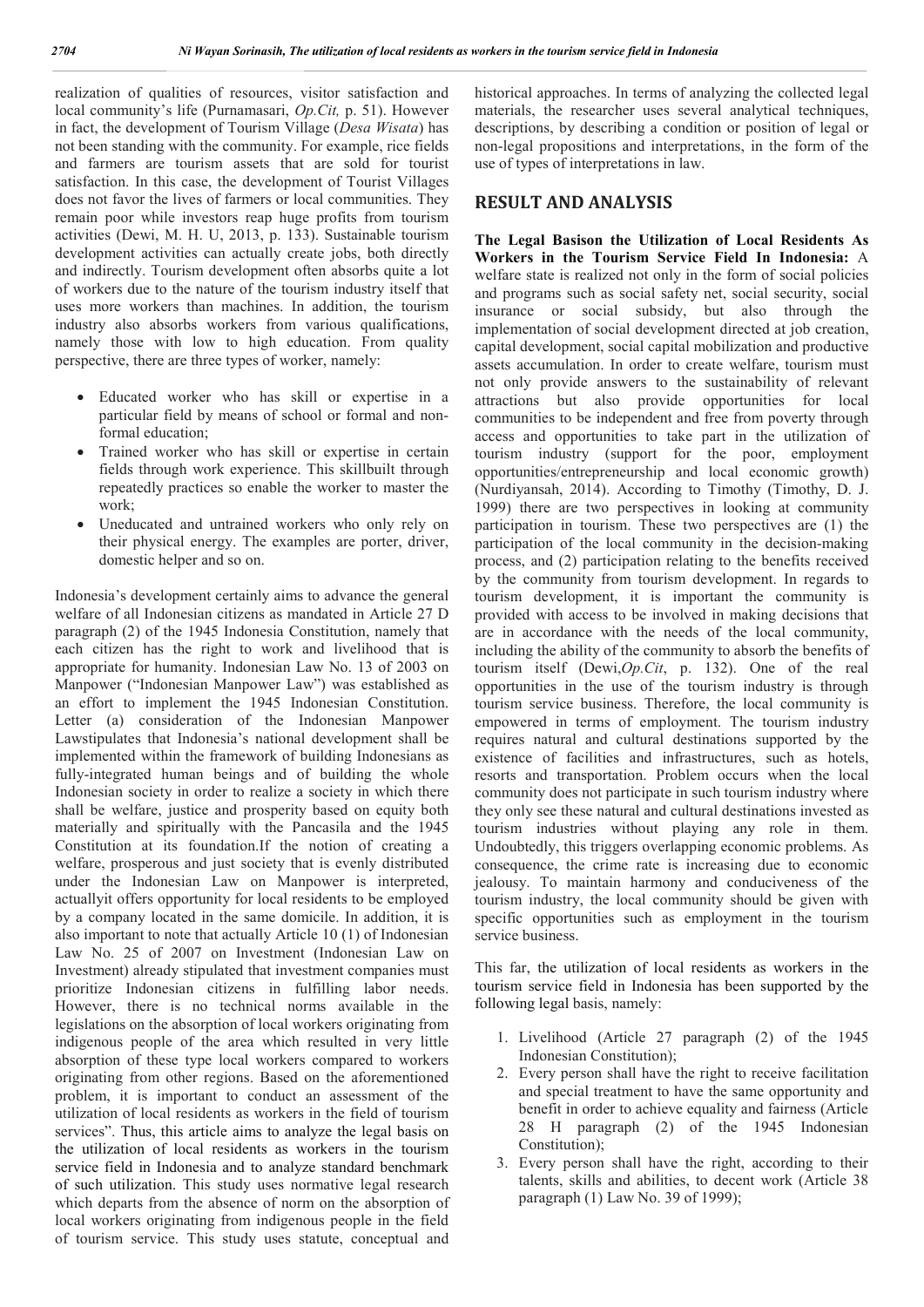- 4. Investment companies shall prioritize Indonesian citizen workers in meeting labor needs (Article 10 paragraph (1) Indonesian Law on Investment);
- 5. Indonesia's national development shall be implemented within the framework of building Indonesians as fullyintegrated human beings and of building the whole Indonesian society in order to realize a society in which there shall be welfare, justice and prosperity based on equity both materially and spiritually with the Pancasila and the 1945 Constitution at its foundation (Letter (a) consideration of the Indonesian Manpower Law)
- 6. The conditions of nature, flora and faunaas the gift of God Almighty as well as ancient relics, historical, artistic and cultural relics possessed by the Indonesian people are part of tourism development resources and capitals for increasing prosperity of the people as contained in Pancasila and the Preamble of the 1945 Indonesian Constitution (Letter (a) consideration of Indonesian Tourism Law);
- 7. Every person and/or community in and around tourism destinations shall have priority right to become worker/labor (Article 19 paragraph (2) letter (a) Indonesian Tourism Law.

However, regardless of the above mentioned legal basis, it is necessary to further regulate technical norm on government responsibility on the strengthening of the use of local worker from local community in the region to be able to compete openly with foreign workers and local workers outside the region. To work within his/her own home area is one form of human rights, specifically on the social freedom rights or rights as social beings, namely right to fulfill basic needs such as clothing, food, care, health and education related to the rights to obtain decent work for local workers.

**Standard Benchmark of the Utilization of Local Residents As Workers in the Tourism Service Field In Indonesia:** The community has a role in determining the direction of tourism development goals in the region as well as the management of tourism service business. So that the community needs to be involved in determining the direction of tourism development goals. Tourism, as one form of community activity, has developed rapidly in the history of human life since the middle of the last century. In line with that, attention to tourism also continue to increase which, among others, marked by widespread discourse and scientific analyses that are more focused on the issue. Experts explore tourism using established disciplinary approaches or combinations of it such as sociology, anthropology, geography, psychology, economy and so on. The use of various disciplines to analyze tourism shows how tourism can only be understood more easily if a multidisciplinary or even transdisciplinary approach is used (I Gde Pitana and I Ketut Surya Diarta, *OpCit.,* p. 10-11). Philosophical considerations on the formation of tourism science need to be done by emphasizing three main aspects, namely the ontology, epistemology and axiology aspects which can be described as follows (I Gde Pitana and I Ketut Surya Diarta, *OpCit.,* p.14-15):

*Ontology:* Every science has material and formal objects. Material objects are the whole scope (macro) that is studied by science. Formal objects are certain parts of material objects that are of particular concern in the study of science. Thus the phenomenon of tourism can be focused on three elements, namely:

- a. Tourist movement;
- b. Community activities that facilitate tourist movements;
- c. Implications or consequences of tourist movements and community activities that facilitate it to the life of society at large.

These three elements have nature inherent in every object of science. The movement of tourists continues on an almost unlimited time scale. Community activities also tend to be diverse and dynamic in facilitating these movements. Some provide accommodation and transportation. Some others provide tourist attractions while some market tourism products. The implications also vary according to the level of tourism development itself. This is further strengthened by the existence of a link between one element (tourists) and other elements which in this case are the people in the tourist destination and the impact it has on them.

**Epistemology:** The epistemology aspect of tourism refers to ways to obtain truth over the object of science. Discussion of automatic epistemology concerns the method of a science to seek truth. So it is necessary to define a tourism study approach more specifically which consisting of:

**System approach:** This approach emphasizes that both tourist movements, community activities that facilitate it and the implications of both of them on the life of society at large are unity that is interconnected or influences each other. Every tourist movement is always followed by the provision of tourist facilities and the interaction of both will lead to logical consequences in the economic, social, cultural, ecological and even political fields.

**Institutional approach:** This approach sees tourism as a result of institutional collaboration between various actors. Each tour will, for example, involve tourists, service providers, transportation, accommodation and attraction services. Between one and the other has functional relationship. Thus, travel activities can run due to the existence of such relationship.

**Product approach:** This means that tourism is a commodity that is intentionally created to respond to people's needs. The concept of Triple A (attractions, amenities and accessibility) which is used to explain the elements of tourism products actually refers to the results of production and/or commodity production consumed by tourists.

**Multidisciplinary approach:** This approach sees tourism as a reality of human life that is very complex, multidimensional and multifaceted so that it can only be understood better by using a variety of different point of views.

**Axiology:** Axiology is a very important aspect of science. The question that needs to be answered in tourism science is what values or benefits can be contributed by science. Related to that there is research that needs to be done to describe the tourism paradigm that is still developed. To understand what is the view of the general public, tourism actors, tourists and tourism supporting sectors. Tourism as a science will continue to find more appropriate ways to have a positive impact on meeting human welfare. Similarly, the offer of a communitybased tourism development approach or oriented to the empowerment of the poor (pro-poor tourism). All of that aims to increase the contribution of tourism to all levels of society and at the same time optimize the value of services provided (I